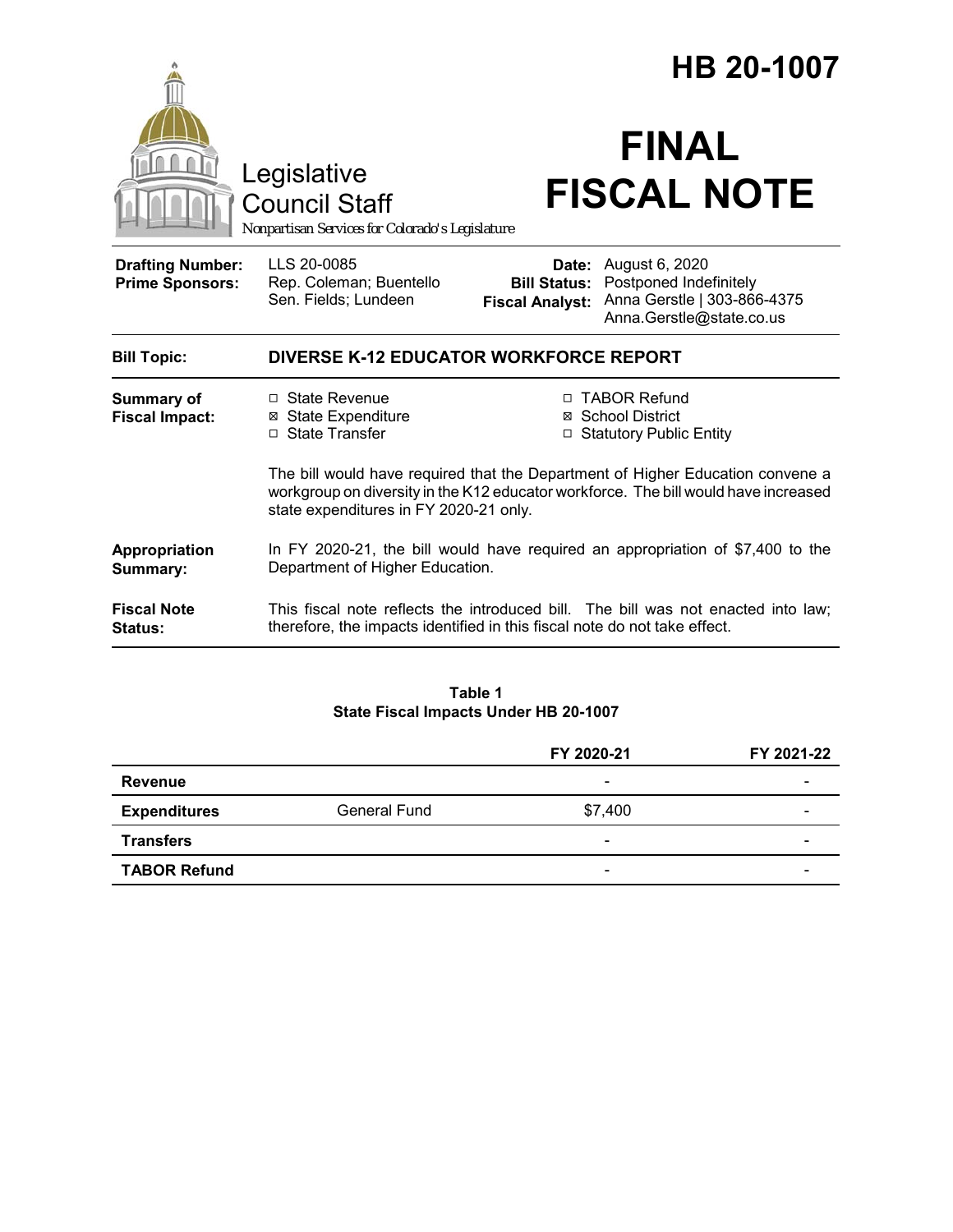August 6, 2020

## **Summary of Legislation**

The bill requires that the Department of Higher Education (DHE), in conjunction with the Colorado Department of Education (CDE), convene a workgroup to investigate barriers to, and make recommendations to improve the preparation, recruitment, and retention of a diverse educator workforce. Members of the workgroup are selected by DHE and CDE, and the bill specifies the issues that the work group must consider.

By September 30, 2021, DHE and CDE must submit a workgroup report to the Education committees of the legislature that contains the workgroup's findings, the relevance of a previous report prepared for CDE in 2014, strategies for preparing, recruiting, and retaining a diverse workforce, and the group's recommendations for changes to state law or rules. The workgroup may submit interim findings and recommendations for consideration during the 2021 legislative session. The workgroup is repealed on July 1, 2022.

The bill also specifies that DHE must include in the annual report on teacher preparation programs the percentage of graduates who passed professional competency assessments on their first attempt, and, to the extent possible, must disaggregate all data in the report by gender, race, and ethnicity in the report. CDE and DHE must post the report on their teacher preparation programs and teacher licensure websites.

#### **State Expenditures**

In FY 2020-21 only, the bill increases state expenditures in DHE by \$7,400 to convene the workgroup and complete the required report. The costs include \$5,000 for a contractor to facilitate the group and complete the report, and \$2,400 for meeting costs. Meeting costs are based on four in-person meetings, at a cost of \$600 per meeting, plus two meetings with remote participation. This analysis assumes that work group members will participate on a voluntary basis and will not be reimbursed for travel expenses.

The bill increases the workload on an ongoing basis for DHE to add additional data to it's annual report, as feasible, and for CDE to participate in the workgroup and post the required report. In addition, the bill increases workload for representatives of teacher preparation programs at institutions of higher education teachers to participate in the workgroup.

## **School District**

The bill requires the participation of some public school teachers and principals or school leaders in the working group. For any district that has staff participate in the workgroup, costs for a substitute teacher will increase.

#### **Effective Date**

The bill was postponed indefinitely by the Senate Appropriations Committee on June 13, 2020 by laying it over until after adjournment Sine Die.